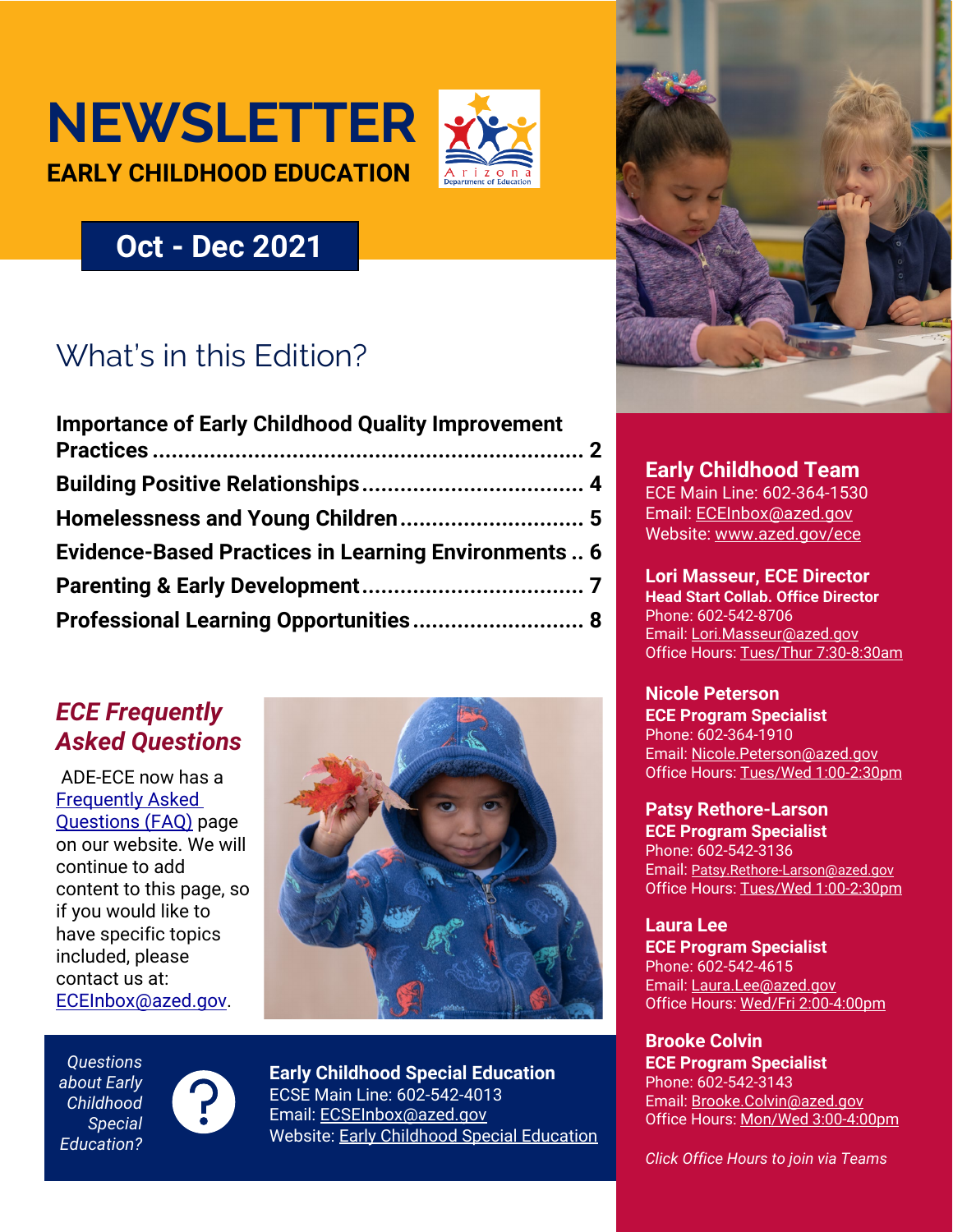## <span id="page-1-0"></span>**Importance of Early Childhood Quality Improvement Practices**

By: Lori Masseur

In 2003 the [National Association for the Education of Young Children](https://www.naeyc.org/) (NAEYC) and the National Association [of Early Childhood Specialist in State Departments of Education](https://www.naecs-sde.org/) (NAECS/SDE) issued an updated joint position statement entitled *[Early Childhood Curriculum, Assessment, and Program Evaluation: Building an](https://www.naeyc.org/sites/default/files/globally-shared/downloads/PDFs/resources/position-statements/pscape.pdf)  [Effective, Accountable System in Programs for Children Birth through Age 8.](https://www.naeyc.org/sites/default/files/globally-shared/downloads/PDFs/resources/position-statements/pscape.pdf)* This position statement provided key recommendations on indicators of effective high-quality curriculum; appropriate, valid, reliable, and effective assessment practices; and regular on-going programmatic evaluation relative to supporting better outcomes for young children.

The [NAEYC Position Statement,](https://www.naeyc.org/sites/default/files/globally-shared/downloads/PDFs/resources/position-statements/CAPEexpand.pdf) in part, states that:

*Policy makers, the early childhood profession, and other stakeholders in young children's lives have a shared responsibility to construct comprehensive systems of curriculum, assessment, and program evaluation guided by sound early childhood practices, effective early learning standards, and program standards, and a set of core principles and values: beliefs in civic and democratic values; commitment to ethical behavior on behalf of children; use important goals as guides to actions; coordinated systems; supports for children as individuals and members of families, cultures, and communities; partnerships with families; respect for evidence; and shared accountability.*

An early childhood ecosystem that supports practitioners, families, and young children, as it relates to improved programming, practices, and coordinated systems, has long been a desire for early childhood champions. The indicators and practices captured serve as the guiding principles and values necessary for

an effective and coordinated early childhood ecosystem. This need and priority were at the heart of the joint position statement issued initially in 1990 and again in 2003. Today it continues to remain core to the Early Childhood Quality Improvement Practices (ECQUIP) process adopted by the Arizona Department of Education Early Childhood over a decade ago.

Using the NAEYC and NAESC/SDE joint position statement as a north star, Arizona designed the **ECQUIP** process as a means to assure quality and accountability for those programs providing highquality early childhood care and education. Through the use of a [goal-oriented framework,](https://www.azed.gov/sites/default/files/2017/01/ecquip.9.21.16-1.pdf?id=587957efaadebe0c98a8053c) and leveraging [Learning Standards](https://www.azed.gov/sites/default/files/2015/02/Arizona%20Early%20Learning%20Standards_4th%20Edition_2021.pdf) and [Program Guidelines,](https://cms.azed.gov/home/GetDocumentFile?id=5879561caadebe0c98a80509) the ECQUIP process takes a team approach to using ECE community members to create systems that benefit children who will be entering public education.



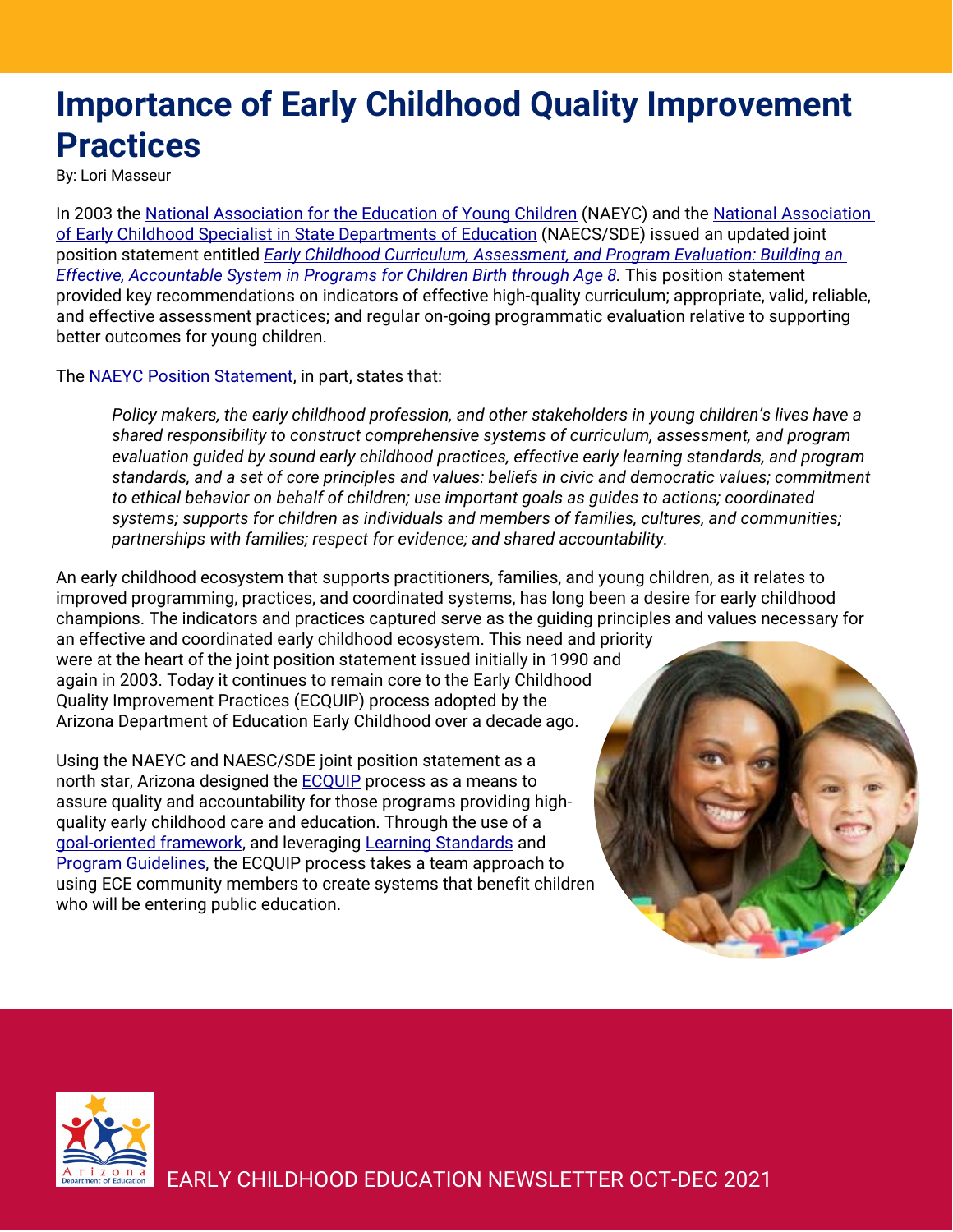This process, when used as designed and intended, serves as a guide for programs when planning for continues quality improvement. The goal-oriented framework provides a template for the implementation of quality practices that will result in improved outcomes for young children. Through a self-assessment process, early childhood ecosystem examines five standards:

- 1. School and District Leadership
- 2. Curriculum, Instruction, and Professional Development
- 3. Classroom and School Assessments
- 4. School Culture, Climate, and Communication
- 5. Fiscal Review



It is through this reflective and ongoing process, that early childhood programs and ecosystems are able to examine the elements that compose their integrated and coordinated system and create goals that guide evaluation designs and measures. These goals then lead to improved inclusion of families, practitioners, and community members as advocates and champions of early childhood. This is turn, when done consistently and with fidelity over time, can create an early childhood ecosystem that benefits all children entering into the "formal education" system.

To help illustrate the connection between the NAEYC NAECS/SDE joint Position Statement and ADE-ECE resources and publications, please see the resources below.

## **ECQUIP Updates:**

**The Early Childhood Quality Improvement Practices (ECQUIP) process and support documents are now in the Education Monitoring Assistance and Compliance (EMAC) Application within [ADEConnect.](https://adeconnect.azed.gov/)** 

**Once a district has been assigned to ECQUIP, the Entity Administrator will need to give EMAC permissions to those who need access (including themselves) and assign EMAC user roles. Please visit our [ECQUIP webpage](https://www.azed.gov/ece/ecquip) and select "EMAC Resources" for additional information.**

- [EMAC Administrator Guide](https://www.azed.gov/sites/default/files/media/EMAC%20Administrator%20Guide.pdf)
- **[EMAC Portal User](https://www.azed.gov/sites/default/files/2021/08/EMAC%20Portal%20User%20Guidev7.pdf) Guide**

## **RESOURCES:**

Arizona Department of Education–Early Childhood:

- [Infant and Toddler Developmental Guidelines](https://www.azed.gov/sites/default/files/media/Arizonas%20Infant%20Toddler%20Developmental%20Guidelines_2nd%20Edition.pdf)
- [Arizona Early Learning Standards](https://www.azed.gov/sites/default/files/2015/02/Arizona%20Early%20Learning%20Standards_4th%20Edition_2021.pdf)
- [High Quality Program Guidelines](https://cms.azed.gov/home/GetDocumentFile?id=5879561caadebe0c98a80509)
- [ECQUIP](https://cms.azed.gov/home/GetDocumentFile?id=587957efaadebe0c98a8053c)

National Early Childhood Assessment Resources:

- Measuring the Impact of Early Childhood Systems: [Learning Lab Report](https://cssp.org/wp-content/uploads/2018/08/Measuring-the-Impact-of-EC-Systems.pdf)
- [ZERO TO THREE: Developmental Screening,](https://www.zerotothree.org/resources/70-developmental-screening-assessment-and-evaluation-key-elements-for-individualizing-curricula-in-early-head-start-programs)  [Assessment, and Evaluation: Key Elements for](https://www.zerotothree.org/resources/70-developmental-screening-assessment-and-evaluation-key-elements-for-individualizing-curricula-in-early-head-start-programs)  [Individualizing Curricula in Early Head Start](https://www.zerotothree.org/resources/70-developmental-screening-assessment-and-evaluation-key-elements-for-individualizing-curricula-in-early-head-start-programs)  [Programs](https://www.zerotothree.org/resources/70-developmental-screening-assessment-and-evaluation-key-elements-for-individualizing-curricula-in-early-head-start-programs)
- [ZERO TO THREE: Evaluation and Continuous](https://www.zerotothree.org/resources/1637-evaluation-and-continuous-quality-improvement-in-early-childhood-systems)  [Quality Improvement in Early Childhood Systems](https://www.zerotothree.org/resources/1637-evaluation-and-continuous-quality-improvement-in-early-childhood-systems)

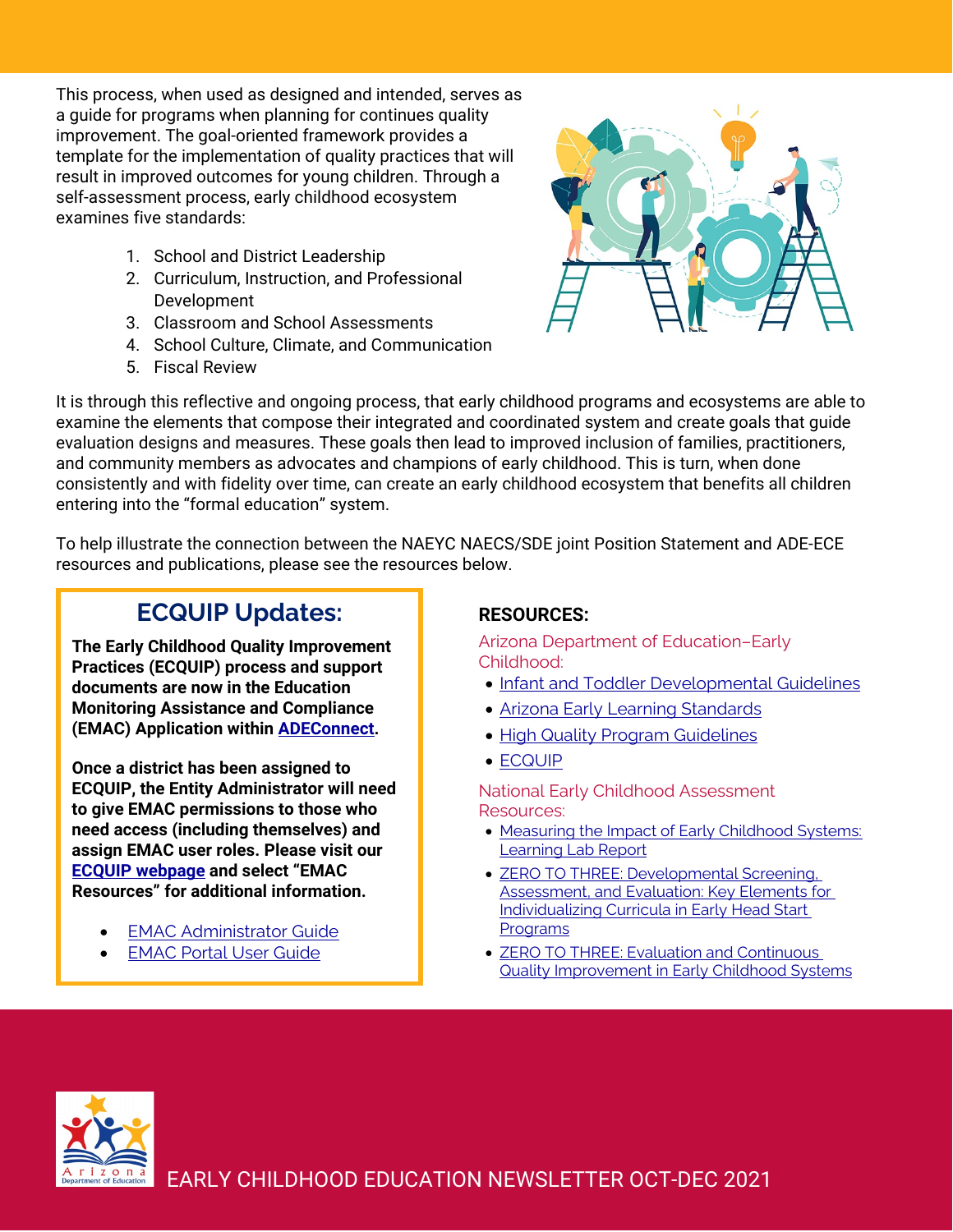# <span id="page-3-0"></span>**Building Positive Relationships**

By: Nicole Peterson

Take a minute to think about the following question: *Do you behave in your relationships with children the same way important adults behaved with you?* Think about the messages you received about relationships from your family and culture when you were a child. Now ask yourself: *What are three things that would make up the formula for a positive satisfying relationship?* \*

Research shows that positive nurturing relationships formed with infants and young children impacts their ability to learn, thrive, and helps their central nervous system grow appropriately. As human beings, from the moment we are born we desire and need to feel secure,



safe, and connected. This is why teacher-child relationships have such a powerful impact on a child's social emotional development and their behavior. Through positive trusting relationships with adults, young children learn about their world and their place in it. When young children feel secure and supported, they are more likely to engage in learning and play. They can form satisfying relationships, communicate better, and are able to regulate their emotions. In essence, when we focus on providing positive responsive interactions with infants and young children, we strengthen their social emotional foundation that contributes to a positive school climate and fewer behavioral problems.

Positive relationships have a lasting impact on our emotional health and how we respond to the world. Think about the relationships you have with the young children in your classroom. How do you think they would answer the questions I asked in the beginning?

## **RESOURCES:**

### National Center for Pyramid Model Innovations:

- [Building Positive Relationships with Young](https://challengingbehavior.cbcs.usf.edu/docs/building-positive-relationships-with-young-children.pdf)  [Children](https://challengingbehavior.cbcs.usf.edu/docs/building-positive-relationships-with-young-children.pdf)
- Re-Connecting and Building Relationships [with Infants](https://challengingbehavior.cbcs.usf.edu/docs/Reconnecting_Infants.pdf)
- [What Works Brief](https://challengingbehavior.cbcs.usf.edu/docs/whatworks/WhatWorksBrief_12.pdf)
- [Webinar: Partnering with Infant & Early](https://youtu.be/VMJW816JvNA)  [Childhood Mental Health Consultants to](https://youtu.be/VMJW816JvNA)  [Implement the Pyramid Model](https://youtu.be/VMJW816JvNA)

National Center on Parent, Family, and Community Engagement:

• [Building Partnerships: Guide to Developing](https://nceln.fpg.unc.edu/sites/nceln.fpg.unc.edu/files/events/Building%20Partnerships-Developing%20Relationships%20with%20Families.pdf)  [Relationships with Families](https://nceln.fpg.unc.edu/sites/nceln.fpg.unc.edu/files/events/Building%20Partnerships-Developing%20Relationships%20with%20Families.pdf)

## **PROFESSIONAL LEARNING OPPORTUNITIES:**

#### ADE-ECE Training:

- **Tuesday, Oct 19** ACEs [Module 1: Understanding Adverse](https://ems.azed.gov/Home/Calendar?sd=8707)  [Childhood Experiences](https://ems.azed.gov/Home/Calendar?sd=8707)
- **Wednesday, Nov 3** [Strengthening Families™: Protective](https://ems.azed.gov/Home/Calendar?sd=8672)  Factors - [Knowledge of Parenting & Child Development](https://ems.azed.gov/Home/Calendar?sd=8672)
- **Wednesday, Dec. 1** [Connectiveness of Social-Emotional](https://ems.azed.gov/Home/Calendar?sd=8696)  [and Language & Literacy with Infants/Toddlers \(SEEL\)](https://ems.azed.gov/Home/Calendar?sd=8696)
- **Tuesday, Dec. 14** ACEs [Module 2: Toxic Stress and](https://ems.azed.gov/Home/Calendar?sd=8708)  [Trauma Informed Care](https://ems.azed.gov/Home/Calendar?sd=8708)

National Center for Pyramid Model Innovations:

- [ZERO TO THREE Annual Conference Take Heart October](https://myzerotothree.force.com/s/community-event?id=a3p2S0000007GChQAM&_ga=2.100928136.886588518.1632933405-876453560.1632342560)  [25-29, 2021](https://myzerotothree.force.com/s/community-event?id=a3p2S0000007GChQAM&_ga=2.100928136.886588518.1632933405-876453560.1632342560)
- [NAEYC Annual Conference November 6-9, 2021](https://www.naeyc.org/events/annual)

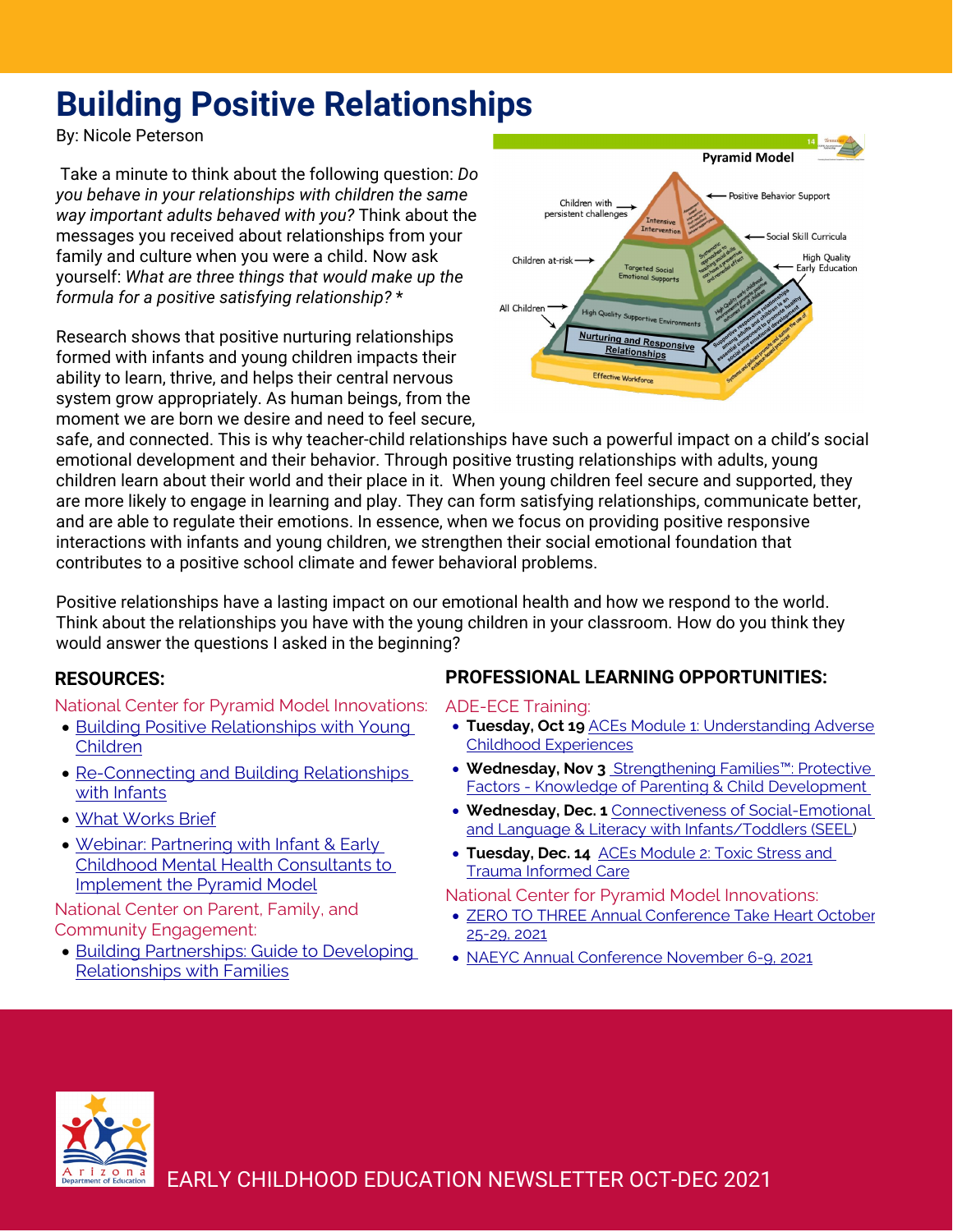# <span id="page-4-0"></span>**Homelessness and Young Children**

By: Patsy Rethore-Larson

As affordable housing continues to become more difficult for some families to maintain, and with COVIDrelated eviction moratoriums ending, family homelessness is a serious issue that impacts children's wellbeing. A growing body of research shows that housing instability can have negative, long-term impacts on young children's development, learning achievement, and mental health.

More than 50% of all children staying in federally funded emergency shelters and transitional-housing programs are under age six, yet only 8% of these children are receiving services from either Head Start/ Early Head Start or McKinney-Vento programs. The McKinney-Vento Act is a federally funded program that maintains rights and services to support children experiencing homelessness and minimize disruptions to their education.

## **More than 50%** of

children in emergency shelters and transitional housing programs are

## **under the age of 6**.

**Head Start** prioritizes enrollment for families with young children who are experiencing homelessness.

### **Through the McKinney-Vento Act, every school district must designate a liaison who performs duties that include:**

- Ensuring that children (preschool through 12th grade) experiencing homelessness are identified and enrolled in school
- Providing appropriate resources and referrals to support the needs of families experiencing homelessness (e.g., health, housing, mental health, etc.)
- Conducting outreach to make information about McKinney-Vento services accessible to families in their community
- Supporting school personnel and giving guidance on the needs and rights of children and families experiencing homelessness

## **RESOURCES:**

School House Connection:

• [Home at Head Start: Resources for Early Childhood and](https://schoolhouseconnection.org/home-at-head-start-new-national-campaign-on-homelessness/)  **[Homelessness](https://schoolhouseconnection.org/home-at-head-start-new-national-campaign-on-homelessness/)** 

Head Start / Early Head Start:

- [ADE-ECE Head Start webpage](https://www.azed.gov/ece/head-start)
- Arizona Head Start Association (AZSHA) Statewide Programs (English)
- Arizona Head Start Association (AZSHA) Statewide Programs (Spanish)
- [National Head Start Locator](https://eclkc.ohs.acf.hhs.gov/center-locator)

### National Center for Homeless Education:

• [Preschool & Early Childhood Resource & Information](https://nche.ed.gov/preschool-early-childhood/)

Identifying families eligible for McKinney-Vento services and connecting them with high quality early care and education programs is key to supporting young children's mental health and development, as well as mitigating the potential impact of toxic stress and trauma that may be experienced in association with being homeless.

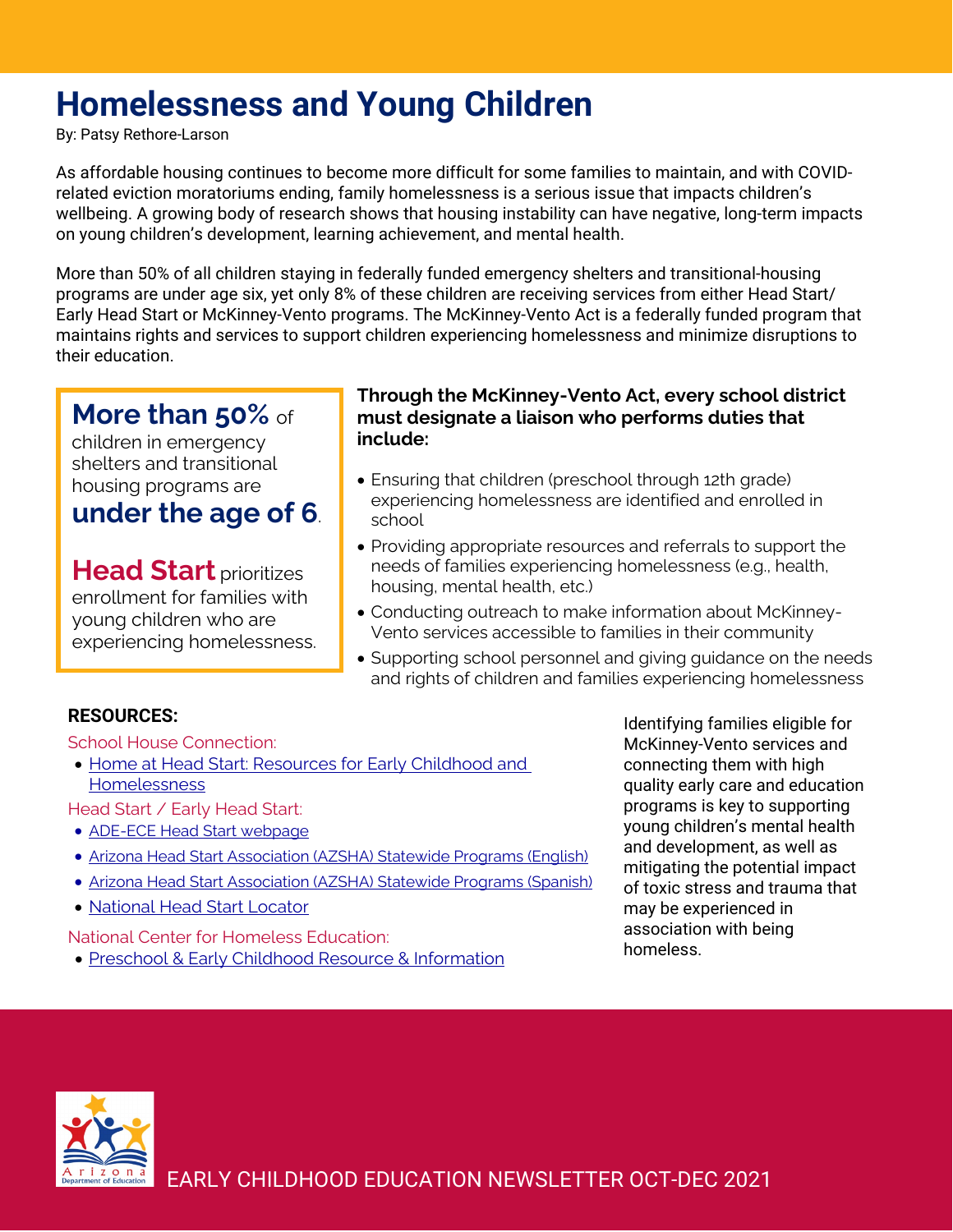## <span id="page-5-0"></span>**Evidence-Based Practices in Learning Environments**

By: Laura Lee

## *What is Evidence-Based Practice?*

The Early Childhood Technical Assistance Center (ECTA) defines evidence-based practices in the field of early childhood as a process that pulls together the best available research, knowledge from professional experts, and data and input from children and their caregivers, to identify and provide services, evaluated and proven to achieve positive outcomes for children and families.

In other words, evidence-based practices are the research or "evidence" to prove that a practice works. So, what does evidence-based practices look like in learning environments?

#### **Examples of what evidence-based practices should look like:** *(not an exhaustive list)*

- Enhancing instruction by displaying visual supports such as a daily schedule with pictures and words.
- Providing children with a variety of high-quality materials that are organized and clearly defined.
- Setting up classroom environments with clearly defined areas with signs and accessibility.
- Lesson plans are evidenced with the Arizona Early Learning Standards, adaptations, supports and accommodations.
- Practitioners are engaged and responsive with children.
- Practitioners encourage children led conversations through instructional and non-instructional teacher talk.
- Practitioners facilitate interaction between children.
- Practitioners are differentiating instruction utilizing ongoing progress monitoring, Universal Design for Learning (UDL) and offers a variety of group sizes for learning and interaction.
- Daily transitions that are anticipated, taught, and supported throughout the day.
- All students are provided opportunities to initiate the activities and make choices.

### **RESOURCES:**

- Early Childhood [Technical Assistance](https://ectacenter.org/topics/evbased/evbased.asp#:%7E:text=Evidence%2Dbased%20practice%20in%20the,positive%20outcomes%20for%20children%20and) Center (ECTA)
- [What Works Clearinghouse](https://ies.ed.gov/ncee/wwc/)
- Reading Rockets Evidence- [Based Practices at](https://www.readingrockets.org/article/evidence-based-practices-school-guide-parents)  [School: A Guide for Parents](https://www.readingrockets.org/article/evidence-based-practices-school-guide-parents)

#### Video:

• [Questions and Answers about Evidence-Based](https://ncsi-library.wested.org/resources/228)  [Practices in Early Childhood by WestEd](https://ncsi-library.wested.org/resources/228)



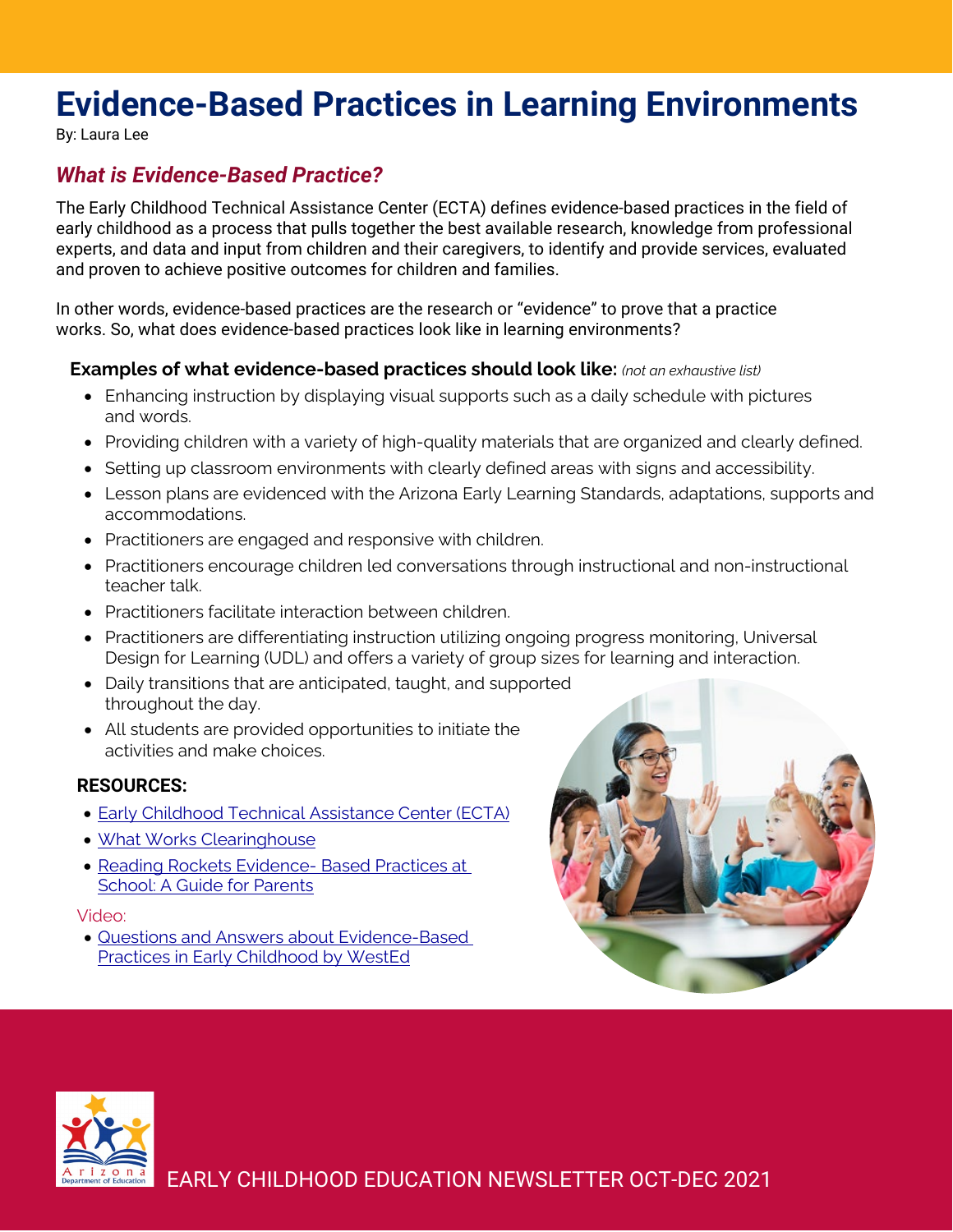# <span id="page-6-0"></span>**Parenting & Early Development**

By: Brooke Colvin

## *Early Brain Development*

Children are born with amazing potential! Their brains are pre-wired for human interaction and connection. While brain development begins prenatally and is greatly affected by genetics, the environment, and interactions a child experiences significantly impacts their development.

What can parents and caregivers do to support healthy development?

- **Talk early and often with children**
	- o Describe and point to objects
	- o Ask questions and wait for responses
	- o Speak in native home language
- **Apply responsive caregiving strategies**
	- o Understand and adapt to children's temperament
	- o Respond to children's emotional and physical needs
	- o Provide opportunities for multisensory experiences

## *Knowledge of Parenting & Child Development*

We all know that parenting young children can be challenging. All parents need support, regardless of their circumstances. That is where the Strengthening Families™ Protective Factors Framework



parents understand their role and the basics of child development. This knowledge helps parents have realistic and developmentally appropriate expectations for their children, which in turn helps children thrive in a supportive environment. To learn more about this Protective Factor, please register for the training below and visit our **ECE Professional Learning** webpage for other upcoming training opportunities.

## **RESOURCES:**

- [NAEYC Developmentally](https://www.naeyc.org/resources/topics/dap)  [Appropriate Practice \(DAP\)](https://www.naeyc.org/resources/topics/dap)
- [Read On Arizona Smart](https://readonarizona.org/resources/smart-talk/resources-and-tools/)  [Talk Resources and Tools](https://readonarizona.org/resources/smart-talk/resources-and-tools/)
- **ZERO TO THREE: Early** [Development & Well-](https://www.zerotothree.org/early-development)**[Being](https://www.zerotothree.org/early-development)**
- **ZERO TO THREE: [Temperament](https://www.zerotothree.org/early-development/temperament)**



## **PROFESSIONAL LEARNING OPPORTUNITIES:**

### ADE-ECE Training:

• **Wednesday, Oct 20, 10:00am-2:30pm** [ITDG Language](https://ems.azed.gov/Home/Calendar?sd=8671)  [Development & Communication](https://ems.azed.gov/Home/Calendar?sd=8671)

Did You Know?

*Before Birth:*

The human brain begins

to develop at just **3 weeks** gestation.

*After Birth:*

• **Wednesday, Nov 3, 2:00pm-4:00pm** [Strengthening](https://ems.azed.gov/Home/Calendar?sd=8672)  [Families™: Protective Factors -](https://ems.azed.gov/Home/Calendar?sd=8672) Knowledge of Parenting & [Child Development](https://ems.azed.gov/Home/Calendar?sd=8672)

National Conferences:

- [ZERO TO THREE Annual Conference Take Heart October](https://myzerotothree.force.com/s/community-event?id=a3p2S0000007GChQAM&_ga=2.100928136.886588518.1632933405-876453560.1632342560)  [25-29, 2021](https://myzerotothree.force.com/s/community-event?id=a3p2S0000007GChQAM&_ga=2.100928136.886588518.1632933405-876453560.1632342560)
- [NAEYC Annual Conference November 6-9, 2021](https://www.naeyc.org/events/annual)

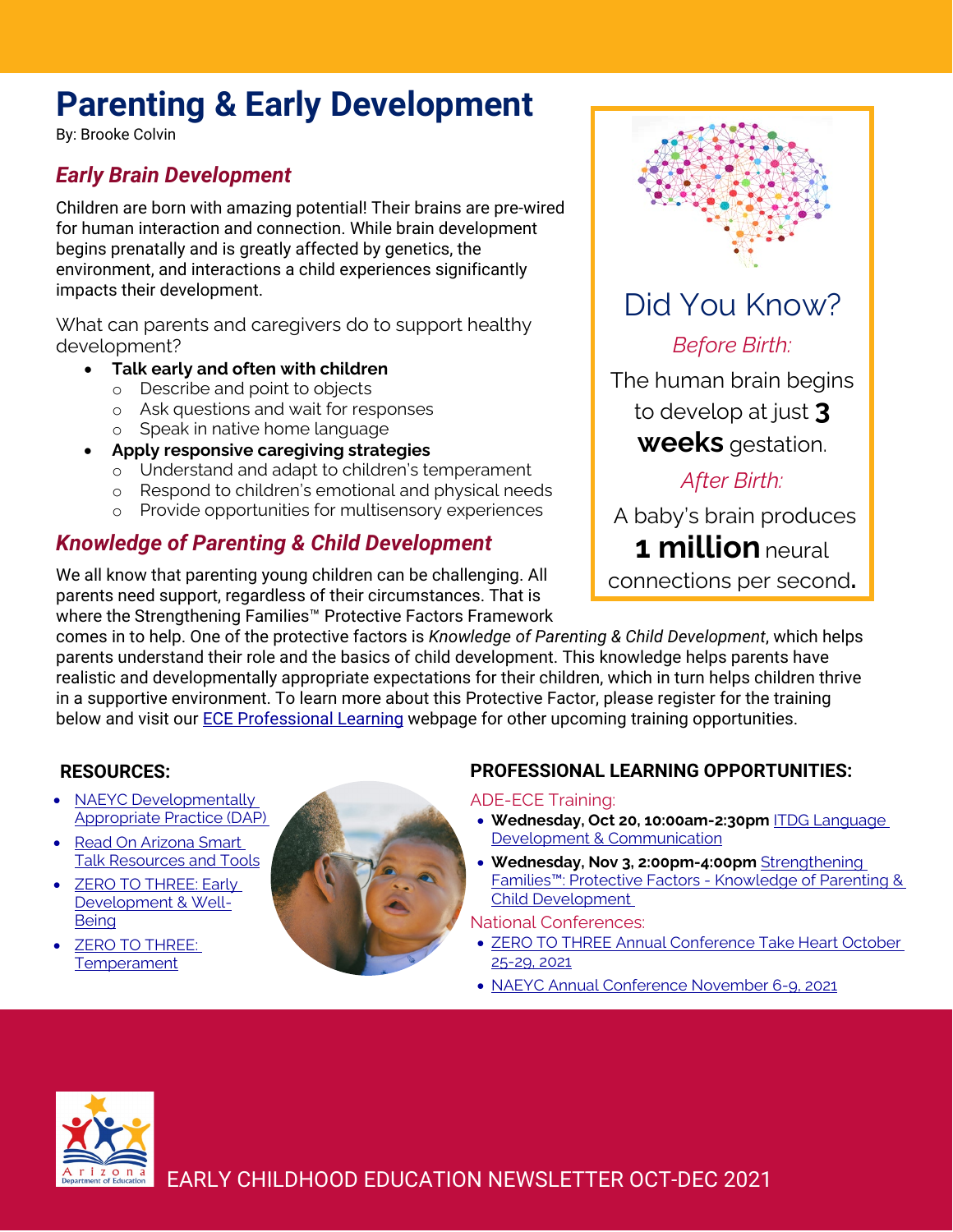## <span id="page-7-0"></span>**Professional Learning Opportunities**

## **ADE Early Childhood Live Module Trainings: Oct-Dec 2021**

#### **Monday, Oct 4 10:00am-2:30pm [AZELS Social Studies Standard Module](https://ems.azed.gov/Home/Calendar?sd=8679) \***

*Participants will explore the Social Studies Standard of the Arizona Early Learning Standards and discover effective strategies to support the intertwined relationships between people, their environment, and their needs.*

#### **NEW Tuesday, Oct 19, 10:00am-12:00pm [ACEs Module 1: Understanding Adverse Childhood Experiences](https://ems.azed.gov/Home/Calendar?sd=8707)**

*Participants will learn to identify examples and categories of Adverse Childhood Experiences (ACEs), explain the significance of the ACEs Study, understand how a high ACE score might be a strong predictor of later health problems in adults, and understand the story of ACEs told through national and Arizona data.*

#### **Wednesday, Oct 20, 10:00am-2:30pm [ITDG Language Development & Communication Domain Module](https://ems.azed.gov/Home/Calendar?sd=8671) \***

*Participants will explore the Language Development & Communication Domain of the Infant Toddler Developmental Guidelines including early brain research and effective teaching and caregiving strategies to support language development and communication for children birth to age 3.*

#### **NEW Wednesday, Nov 3, 2:00-4:00pm [Strengthening Families™: Protective Factors -](https://ems.azed.gov/Home/Calendar?sd=8672) Knowledge of Parenting [& Child Development](https://ems.azed.gov/Home/Calendar?sd=8672)**

*This course is on the Strengthening Families™ Protective Factors Framework with a focus on the protective factor: Knowledge of Parenting & Child Development. Participants will identify everyday strategies to help increase understanding of child development and strengthen parenting among families they associate with.*

#### **Tuesday, Nov 8, 2:00-4:00pm [School Readiness: Math -](https://ems.azed.gov/Home/Calendar?sd=8678) Number Sense**

*This session will explore the continuum/trajectory of learning within the mathematics content area, and connects to state standards, developmentally appropriate practices, classroom strategies, assessment, and Arizona's School Readiness Framework.*

#### **Tuesday, Nov 16, 10:00am-12:00pm [Language Modeling](https://ems.azed.gov/Home/Calendar?sd=8675)**

*Take a closer look at the CLASS® Dimension: Language Modeling. Participants will identify and apply strategies that promote language modeling – an instructional strategy that supports language and literacy development.*

#### **NEW Wednesday, Dec 1, 10:00am-2:30pm [Connectiveness of Social-Emotional and Language & Literacy with](https://ems.azed.gov/Home/Calendar?sd=8696)  [Infants/Toddlers \(SEEL\)](https://ems.azed.gov/Home/Calendar?sd=8696)**

*Participants will learn strategies to ensure a quality learning environment that fosters nurturing and positive relationships, and a deep understanding of how to provide intentional rich language experiences that address the social emotional needs of the young learner. This session will focus on infants and toddlers (birth-3).*

#### **NEW Tuesday, Dec 14, 10:00am-12:00pm [ACEs Module 2: Toxic Stress and Trauma Informed Care](https://ems.azed.gov/Home/Calendar?sd=8708)**

*This session will help participants understand different types of normal and toxic stress and the effects on development and behavior. Participants will also understand the impact of toxic stress using the lens of NEAR science. We will define trauma and discuss the connections between risky behaviors, coping mechanisms, and unresolved trauma, as well as learn practical strategies for support.* **\*** *Meets current Quality First requirements*